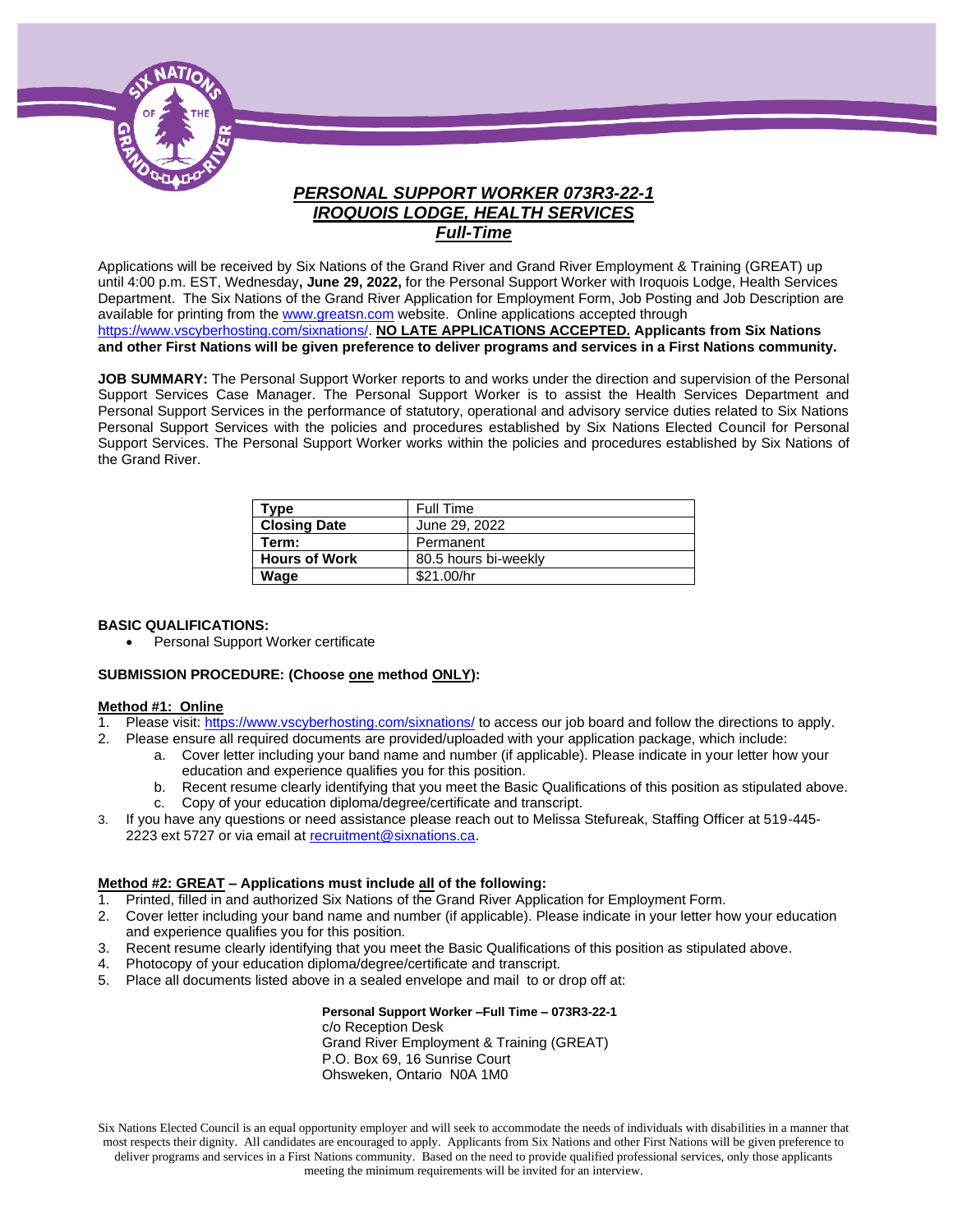

# POSITION DESCRIPTION – HEALTH SERVICES

**POSITION TITLE: Personal Support Worker**

# **REPORTING RELATIONSHIP:**

Reports to and works under the direction and supervision of the Personal Support Services Case Manager. Receives functional day-to-day supervision from the Personal Support Services Supervisor.

# **PURPOSE & SCOPE OF THE POSITION:**

To assist the Health Services Department and Personal Support Services in the performance of statutory, operational and advisory service duties related to Six Nations Personal Support Services with the policies and procedures established by Six Nations Elected Council for Personal Support Services.

# **KEY DUTIES & RESPONSIBILITIES:**

- 1. **Technical Functions:**
	- Functioning in accordance with current standards, policies and procedures and practices of Six Nations Personal Support Services for Personal Support Workers.
	- Responsible for skill improvement and self-growth by attending orientation and all mandatory in-services.
	- Providing a stable, safe environment while maintaining the client's activities of daily living by:
		- $\circ$  Assisting with personal care bathing, dressing, toileting, feeding and mobility assistance;
		- $\circ$  Performing a variety of household duties light housekeeping, laundry, planning nutritional meals including special diets as required by the treatment plan
		- o Wear name tags

# 2. **Communications Functions:**

- Demonstrates a caring attitude toward the client, family members, and other team members and for the position itself.
- Shows confidence as a Personal Support Worker
- The safety of the client is maintained by carrying out duties according to Health and Safety Standards for clients, for self and other personnel.

### 3. **Administrative Functions**:

• Maintaining proper use of client charts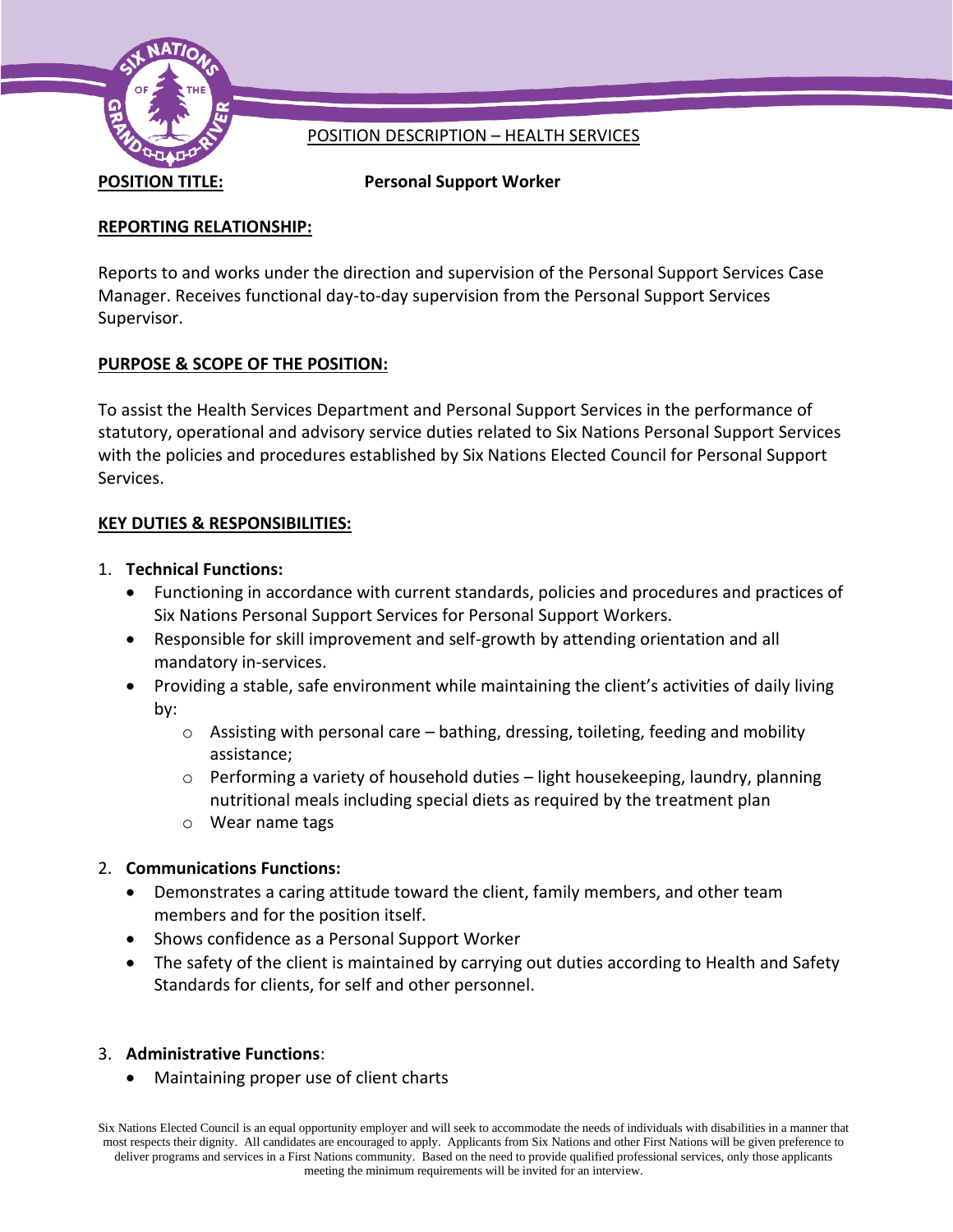- o Observing and reporting pertinent dates related to the client or their environment to the Immediate Supervisor and/or Case Manager.
- $\circ$  Reporting and discussing any requests for changes in the treatment plan by the client or client's family to the Immediate Supervisor and/or Case Manager.
- $\circ$  Providing instruction in activities of daily living as directed by the treatment plan.
- o Cooperating with all members of the Six Nations Personal Support Services team in the delivery of client care.
- o Working with other health care team members (e.g. Nurses, Physiotherapists) to assist in achieving the treatment goal.
- o Delivering the client's chart to the home when required.
- o Ensuring that all required documentation is completed for all service provision.
- $\circ$  Returns the client's chart to Personal Support Services when the client no longer requires the services.
- Presents a positive image of Personal Support Services:
	- o Presenting self in an acceptable, professional manner
	- $\circ$  Uniforms preferred clean, neat and tidy in appearance
	- o Hair well groomed
	- o Good personal hygiene
	- o Closed toe shoes "must have indoor shoes"
- Good communication skills

### 4. **Other Functions**:

- Performing other related duties as required by the Personal Support Services Supervisor and Case Manager.
- Provides support to the Six Nations Emergency Measures Plan by ensuring awareness of the Emergency Measures Plan and assistance as instructed by the Director of Health Services.
- It is the responsibility of the employee to be aware of and adhere to all policies and procedures, including those that relate to client safety, staff safety and risk management.

### **WORKING CONDITIONS:**

- Works involved external contact with referring agencies, direct client contact, including clients' families.
- Work involves moderate physical activity through homemaking service.
- Work will require some travel in the community as required using own transportation.
- Work requires rotational assignment in office as scheduled; with majority of time spent providing service out in the community.

### **WORKING RELATIONSHIPS:**

### **With the Personal Support Services Case Manager**